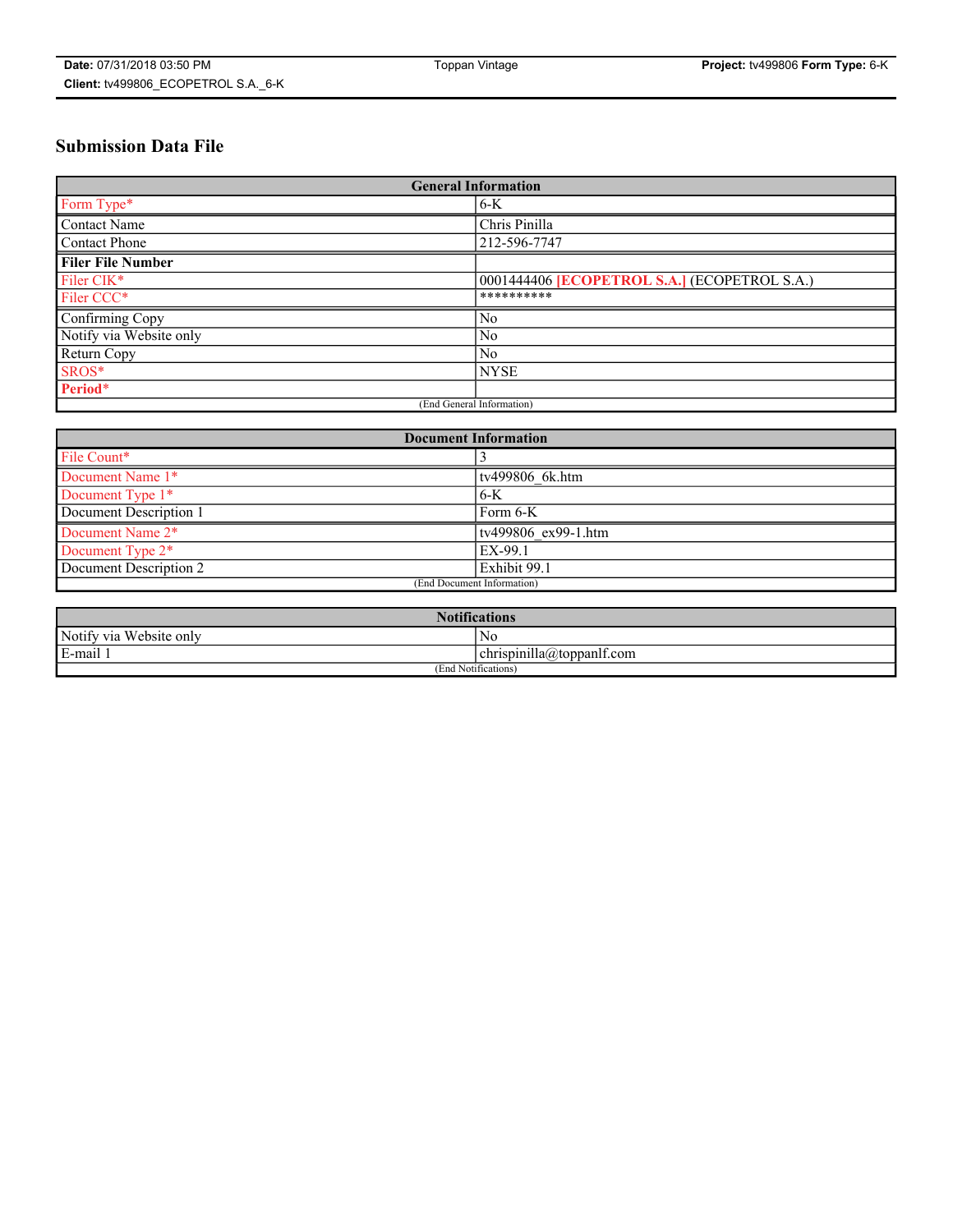### **UNITED STATES SECURITIES AND EXCHANGE COMMISSION Washington, D.C. 20549**

# **FORM 6-K**

## **REPORT OF FOREIGN PRIVATE ISSUER PURSUANT TO RULE 13a-16 OR 15d-16 UNDER THE SECURITIES EXCHANGE ACT OF 1934**

For the month of July, 2018 Commission File Number 001-34175

# ECOPETROL S.A.

(Exact name of registrant as specified in its charter)

N.A.

(Translation of registrant's name into English)

COLOMBIA

(Jurisdiction of incorporation or organization)

Carrera 13 No. 36 – 24 BOGOTA D.C. – COLOMBIA

(Address of principal executive offices)

Indicate by check mark whether the registrant files or will file annual reports under cover of Form 20-F or Form 40-F.

Form 20-F  $\boxtimes$  Form 40-F  $\Box$ 

Indicate by check mark if the registrant is submitting the Form 6-K in paper as permitted by Regulation S-T Rule 101(b)(1)

 $Yes \Box$  No  $\boxtimes$ 

Indicate by check mark if the registrant is submitting the Form 6-K in paper as permitted by Regulation S-T Rule 101(b)(7)

 $Yes \Box$  No  $\boxtimes$ 

Indicate by check mark whether the registrant by furnishing the information contained in this form is also thereby furnishing the information to the Commission pursuant to Rule 12g3-2(b) under the Securities Exchange Act of 1934.

 $Yes \Box$  No  $\boxtimes$ 

If "Yes" is marked, indicate below the file number assigned to the registrant in connection with Rule 12g3-2(b): 82-  $N/A$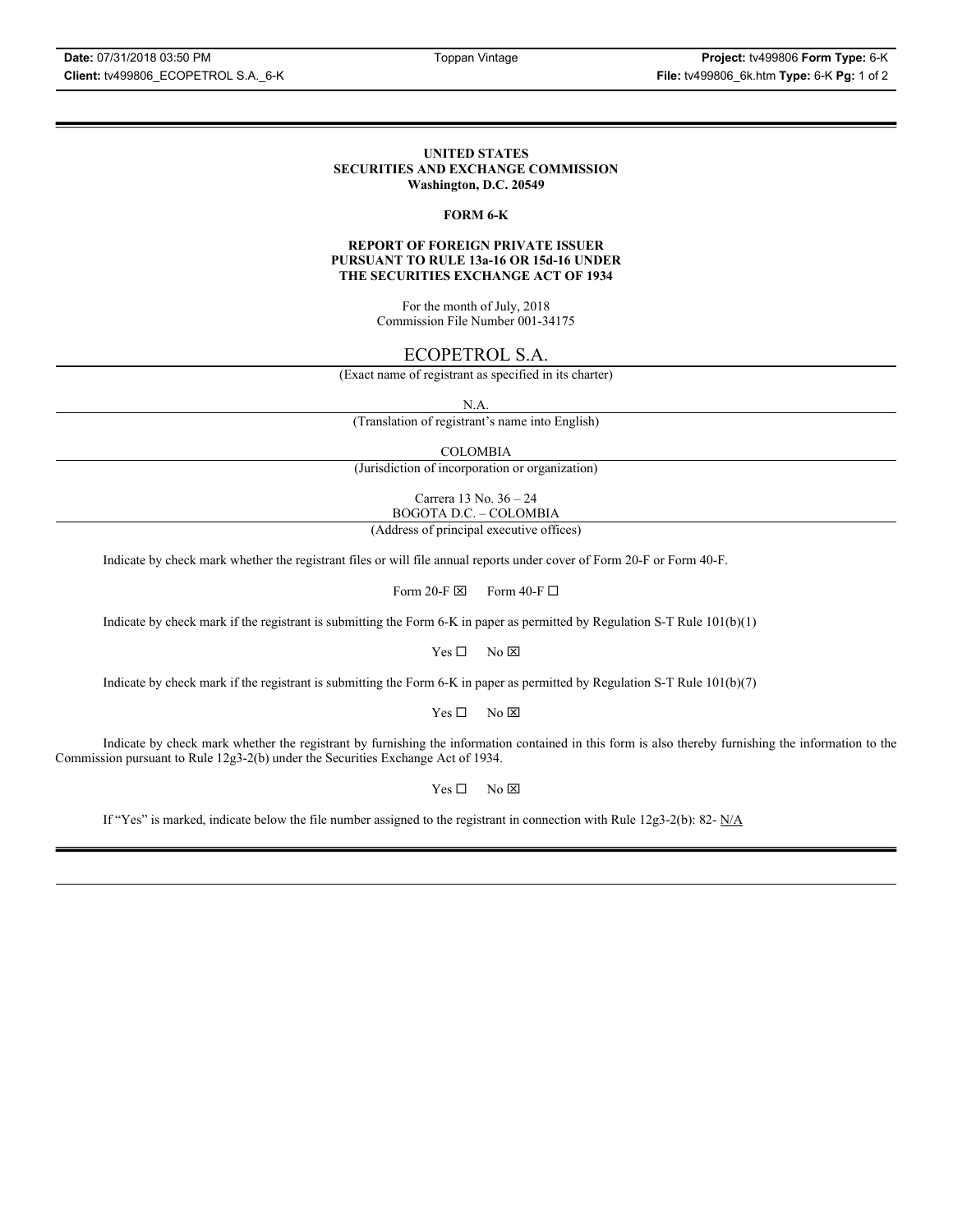# **SIGNATURES**

Pursuant to the requirements of the Securities Exchange Act of 1934, the registrant has duly caused this report to be signed on its behalf by the undersigned, thereunto duly authorized.

Ecopetrol S.A.

By: /s/ María Fernanda Suárez

Name: María Fernanda Suárez Title: Chief Financial Officer

Date: July 31, 2018